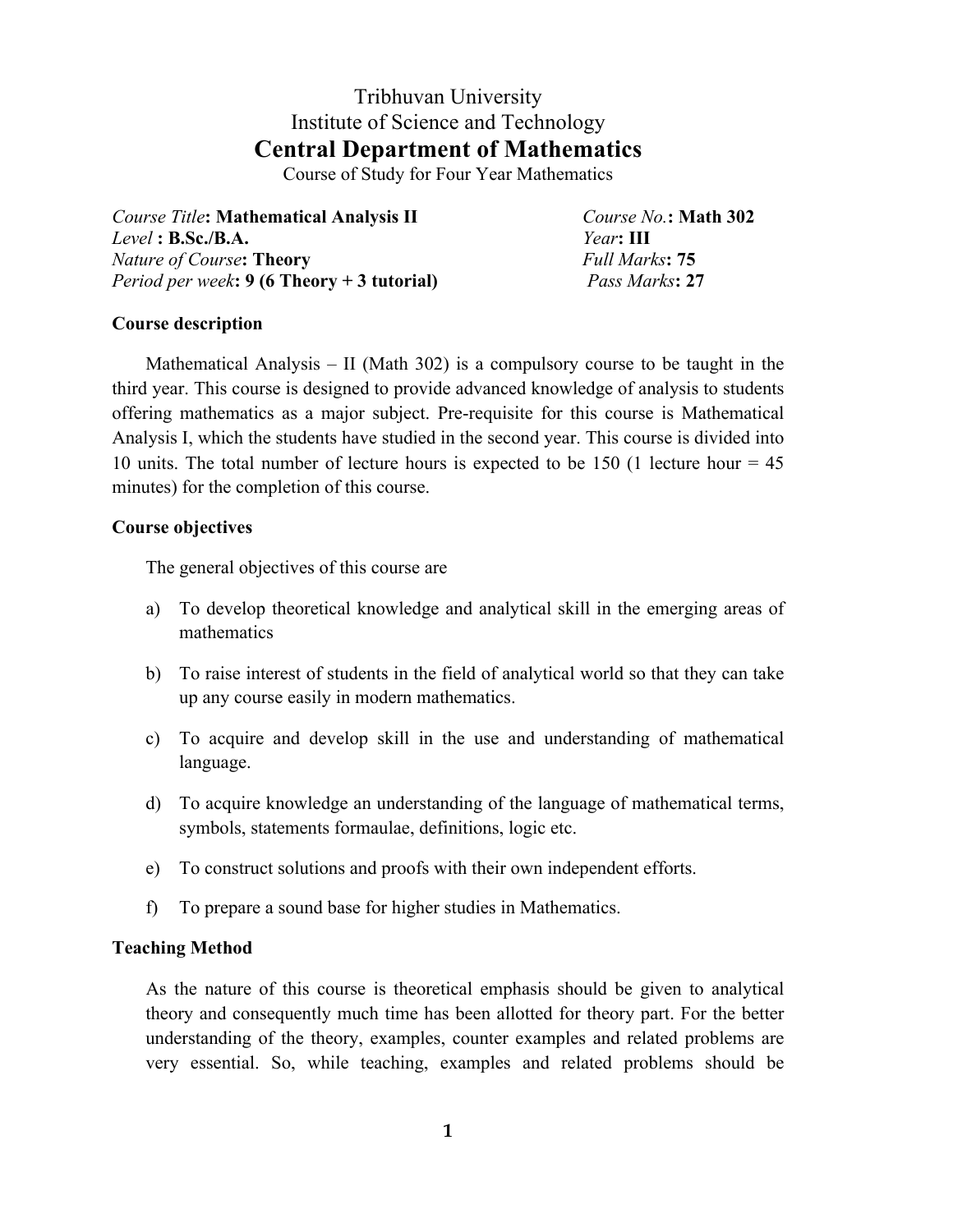discussed along with the theorem wherever possible. Also, it would be better to encourage the students to solve the problems as much as possible on their own.

# **Lesson Plan**

Lesson plan is necessary for every teacher. But it is very difficult to prepare it. Preparation of lesson plan is affected by various factors such as time duration, number of students in the class room, ability and seriousness of the students and , of course, teachers themselves. Even for an experienced teacher. Preparation of lesson plan is a matter of challenge as it depends on various factors mentioned above. In this paper, we have roughly estimated the necessary lecture hours of 45/50 minutes for different units and sub-units to complete this course.

# **Evaluation**

Evaluation is the integral part of teaching and learning process. In our system, examination is only a part of the process of evaluation. To evaluate the students in this course, questions should carry definitions, theorems, examples as well as problems related to the theorems. The questions should discourage guessing and bluffing. The use of 'catch' questions should be minimized. At the same time the questions should not aim at confusing or puzzling the students.

- 1. There will be **two Groups**: A and B. Group A will contain **5 questions** with **two OR-questions**, each carrying **7 marks**. Group B will contain **10 questions** with **four OR-questions**, each carrying **4 marks**.
- 2. Either **one question carrying 7** marks or **two questions, each carrying 4** marks will be asked from each unit.
- 3. OR-questions will be asked from the **same units**.
- 4. The students are required to **attempt all questions** from Group A and all questions from Group B.

# **Course Contents**

# **Unit 1 Euclidean spaces and metric spaces**: **12 Lecture hours**

Set  $\measuredangle^n$ , Algebraic structure of  $\measuredangle^n$ , Metric structure of  $\measuredangle^n$ , Cauchy-Schwarz Inequality, Topology in  $\angle^{n}$ , Metric spaces, Pointset topology in metric spaces.

# **Unit 2 Compactness 8 Lecture hours**

Bolzano-Weiererstrass theorem, Cantor intersection theorem, Lindelof covering theorem, Heine-Borel covering theorem, Compactness in  $\angle$ <sup>n</sup>, Compactness of a metric space.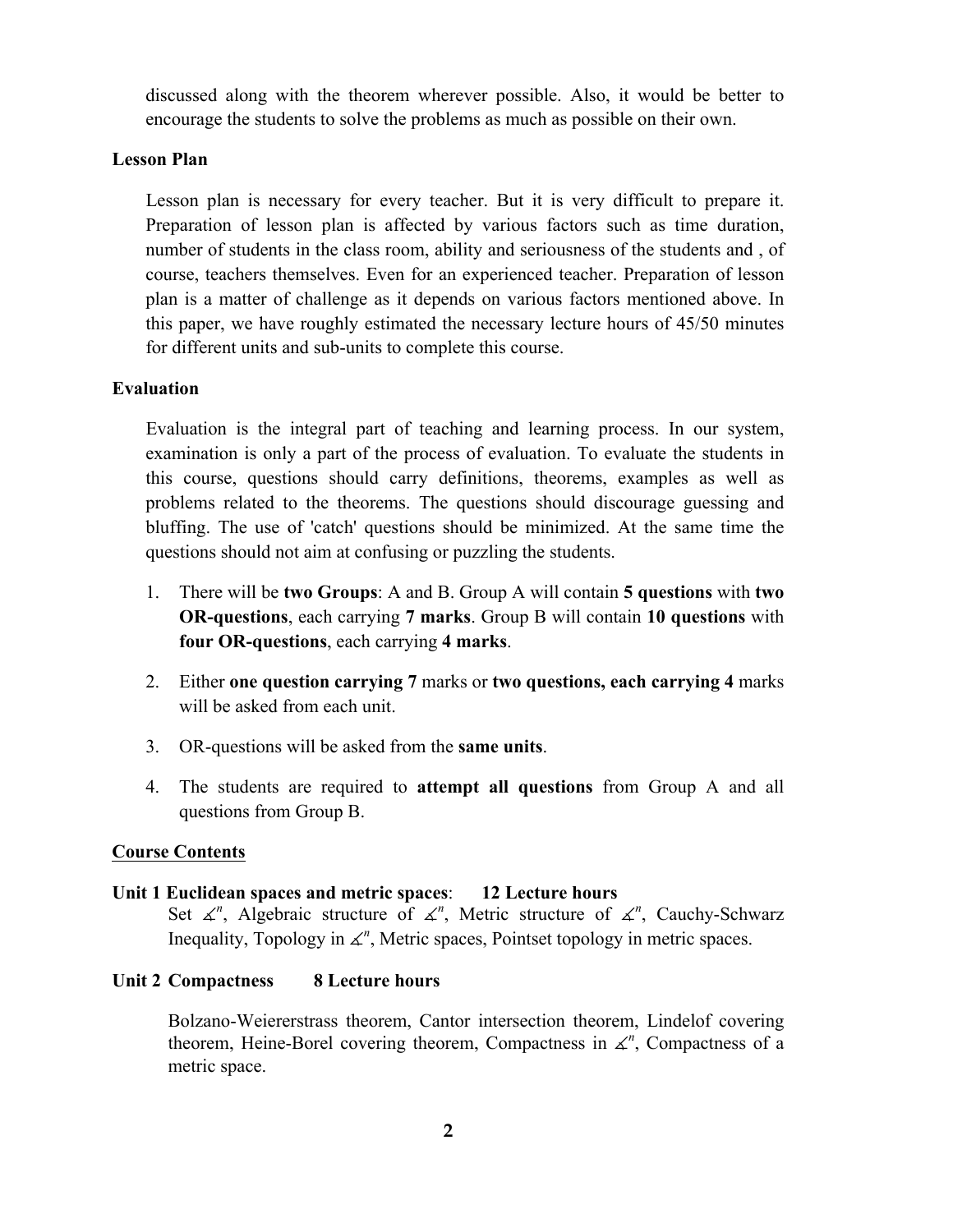#### **Unit 3 Sequences in metric spaces: 16 Lecture hours**

Convergent sequence in a metric space. Cauchy sequences, Complete metric spaces, Contraction Mapping Theorem, Sequences and Compactness, Bolzano-Weiererstrass theorem for sequences, Nearest Points.

### **Unit 4 Limits and Continuity: 11 Lecture hours**

Limits of a function, Continuous functions, Continuity of composite functions. Continuity and inverse images, Functions continuous on compact sets, Bolzano's theorem and intermediate value theorem, Uniform continuity, Uniform continuity and compact sets.

# **Unit 5 Multivariable Differentiation: 22 Lecture hours**

Linear operator and its matrix representation, Total derivative, Partial Derivatives, Directional derivatives, Jacobean matrix, Chain rule and its matrix form, Mean Value theorem, Higher order partial derivatives, Sufficient condition for equality of mixed partial derivatives.

### **Unit 6 Functions of Bounded Variation: 9 Lecture hours**

Properties of monotonic functions, functions of bounded variation, Total variation, Its additive property. Total variation on [ $a$ ,  $x$ ] as a function of  $x$ , Functions of bounded variation expressed as the difference of increasing functions, Continuous function of bounded variation.

### **Unit 7 Riemann-Stieltjes Integration I: 17 Lecture hours**

Riemann-Stieltjes integrals, Linear properties, Integration by parts, Change of variable, Reduction to a Riemann integral, Step-functions as integrators, Reduction to a finite sum, Increasing integrators, Upper and lower integrals, Riemann's condition, Comparison theorems, Integrators of bounded variation.

### **Unit 8 Riemann-Stieltjes Integration II: 11 Lecture hours**

Necessary and sufficient conditions for existence of Riemann-Stieltjes integrals, Mean Value theorem, Integral as a function of the interval, Second Fundamental theorem, Second Mean Value theorem, Riemann integrals depending on a parameter, Differentiation under the integral sign, Interchanging the order of Riemann integrations.

### **Unit 9 Sequences and series of functions 19 Lecture hours**

**Sequences of Functions**: Pointwise convergence, Uniform convergence, Criterion for non-uniform convergence, Cauchy Condition for Uniform Convergence, Uniform convergence and continuity, Uniform convergence and integration, Uniform convergence and differentiation, Dini's Theorem;

**Series of functions**: Uniform convergence of series of functions, Cauchy condition, Weierstrass *M*-test, Dirichlet's test, and Abel's test for uniform convergence. Uniform convergence and continuity, Uniform convergence and integration, Uniform convergence and differentiation.